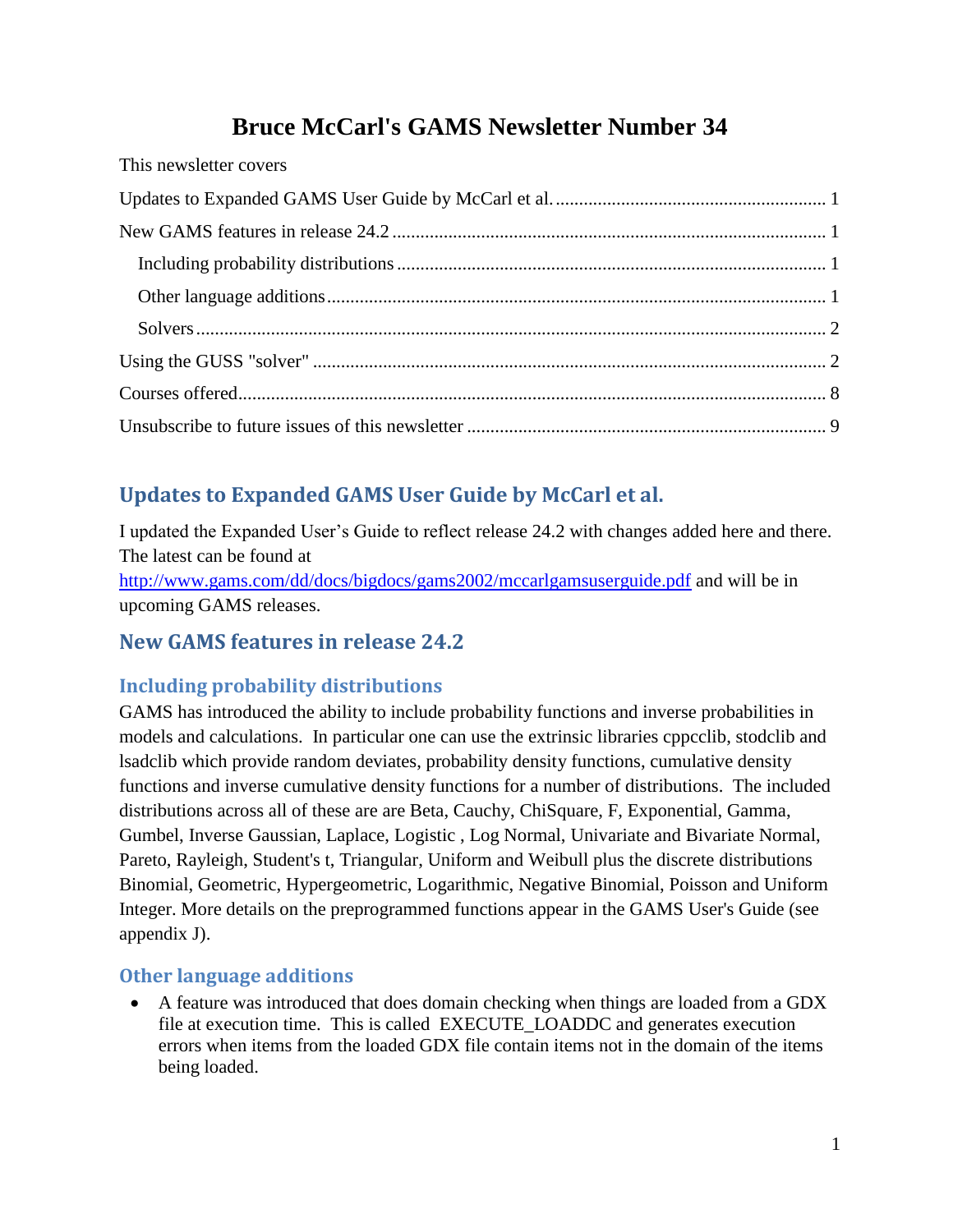- A feature was introduced that unloads not only requested items but also all of the sets used in this domain. This is called EXECUTE\_UNLOADDI.
	- One can use load to define a set based on the elements with non zero entries in the data. thus if one has a set that is to be defined and we know the parameter a is defined over that set then one can use something like the following syntax

**set i parameter a(i) \$gdxin trannoset \$load i<a**

- One can dump all options and their current settings using the option DmpOpt.
- Model status 7 which used to be Intermediate Nonoptimal to was renamed to Feasible Solution.
- The Alias statement mow works on multidimensional sets as well

### <span id="page-1-0"></span>**Solvers**

 New libraries are included for ALPHAECP, Baron, Bonmin, CBC, Couenne, Cplex/CplexD, CONOPT, DICOPT, EMPSP, GloMIQO, Gurobi, Ipopt, IpoptH, JAMS, KNITRO, Lindo, LindoGlobal, MOSEK, MSNLP, OQNLP, Osi, SCIP, SULUM and XPRESS

# <span id="page-1-1"></span>**Using the GUSS "solver"**

GUSS is a GAMS facility that permits solution of a set of scenarios for a GAMS model modifying data to run each scenario. GUSS allows the collection of models to be solved in a single pass without needing repeated solves or a LOOP over multiple solves. GUSS is not really a solver but rather organizes and passes data to the other gams solvers for most model types. This is all done in a faster fashion than say when using multiple solves through the GAMS Loop command and is much faster for small models.

In particular GUSS runs the model repeatedly over user specified data for model parameters that collectively define alternative scenarios to be run. In doing this it repeatedly updates the base model with the altered scenario data, then solves the updated model for that scenario and saves user chosen results for each scenario.

GUSS was developed by Michael R. Bussieck, Michael C. Ferris, and Timo Lohmann. It is documented in<http://www.gams.com/modlib/adddocs/gusspaper.pdf> and in the GUSS section of the solver manual.

GUSS is available in all versions of GAMS starting with release 23.7.

Use of GUSS for an existing model requires six steps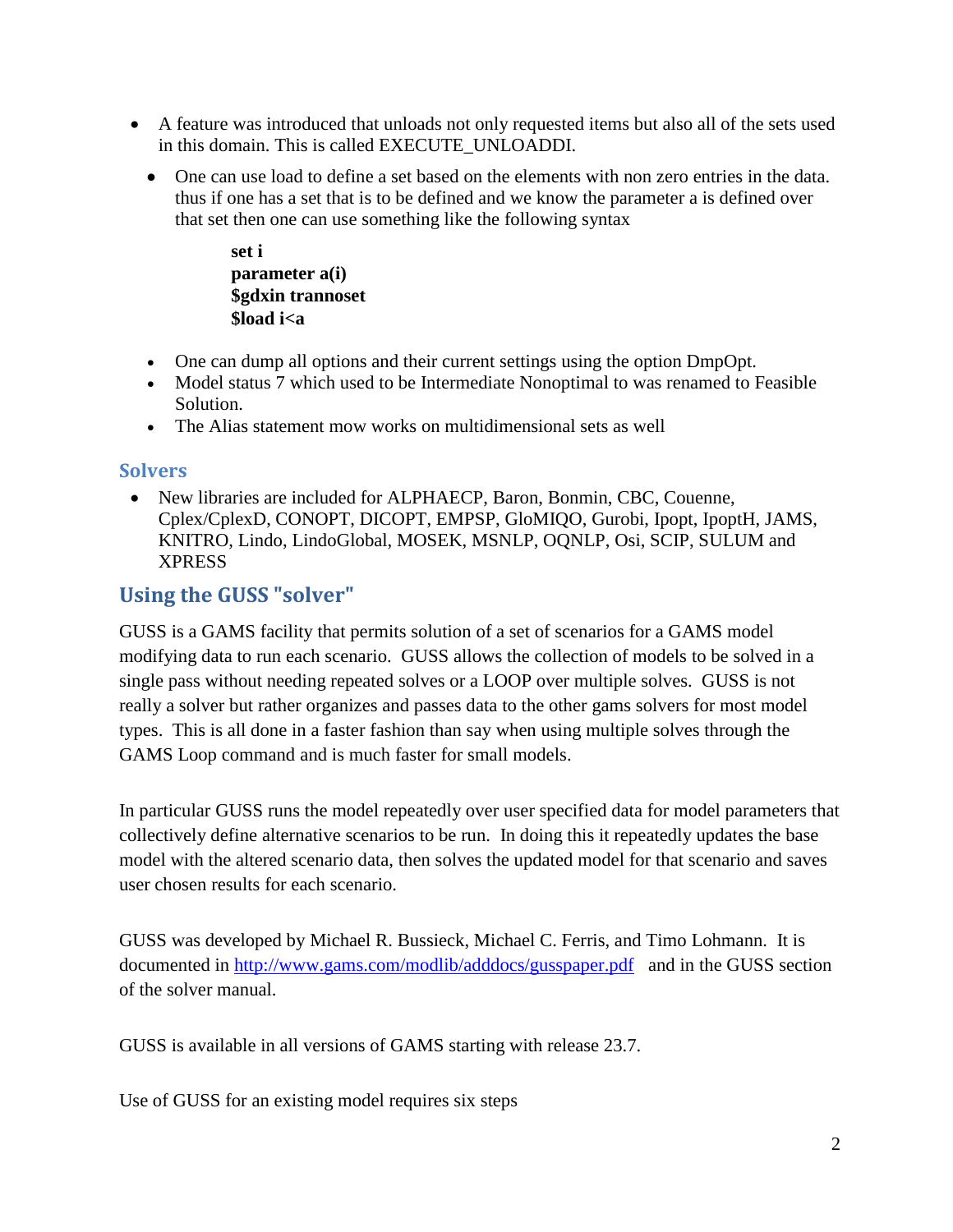- 1. Definition of scenarios to run
- 2. Definition of parameters holding scenario specific data for the items in the model that to be changed
- 3. Definition of parameters that will hold scenario specific model results for the items that the user wished to save
- 4. Definition of a set that tells GUSS the scenarios to run, data to change and results to save
- 5. Modification of the solve statement to identify that scenarios will be run
- 6. Development of code to report the scenario results

Each will be covered below.in the context of the model in risk.gms which originally solved a model repeatedly for different risk aversion parameters using the code below

```
loop (raps,rap=riskaver(raps);
solve evportfol using nlp maximizing obj ;
var = sum(stock, sum(stocks,
  invest.l(stock)*covar(stock,stocks)*invest.l(stocks))) ;
output("rap",raps)=rap;
output(stocks,raps)=invest.l(stocks);
output("obj",raps)=obj.l;);
```
We will now discuss the 6 steps of set up for an example based on the risk model which we callt GUSSRISK.gms.

#### 1. **Definition of scenarios to run**

The first step in the procedure is to establish a set that covers the scenarios that will be run. For the risk.gms example (from the Expanded user guide) the alternative runs are ones for different risk aversion parameters controlled by the set RAPS. So in GUSSRISK.gms (accessible in the Expanded user guide) we will define a set of risk aversion parameters and give it the name **RAPSCENARIOS** in a set statement as follows

### **SET RAPSCENARIOS RISK AVERSION PARAMETERS /R0\*R25/**

#### 2. **Definition of parameters holding scenario specific data**

The second step in the procedure is to establish scenario dependent values for the model data items that will be changed across the scenarios run that will be run. For the GUSSRISK.gms example we wish to use scenario dependent risk aversion parameters defined over the set **RAPSCENARIOS**. We do this in a parameter statement as follows

### **PARAMETER RISKAVER(RAPSCENARIOS) RISK AVERSION COEFICIENT BY RISK AVERSION PARAMETER**

 **/R0 0.0000000001, R1 0.00025, R2 0.00050, R3 0.00075, R4 0.00100, R5 0.00150, R6 0.00200, R7 0.00300, R8 0.00500, R9 0.01000, R10 0.01100, R11 0.01250, R12 0.01500, R13 0.02500, R14 0.05000, R15 0.10000, R16 0.30000, R17 0.50000, R18 1.00000, R19 2.50000,**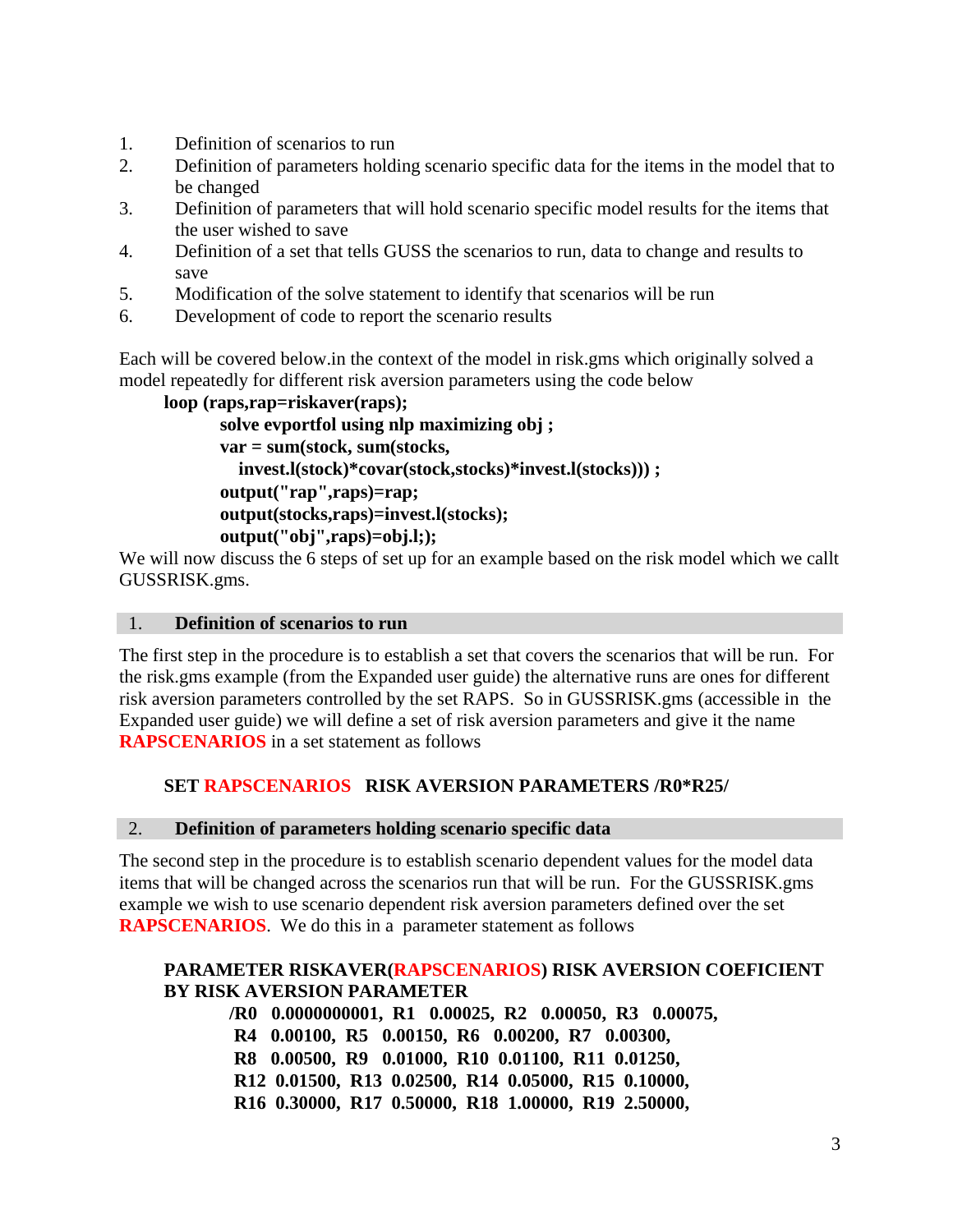## **R20 5.00000, R21 10.0000, R22 15. , R23 20. R24 40. , R25 80./ ;**

In general, the parameter storing the data has to have the scenario set in its first index position. Thus if one is altering a scalar like RAP in the GUSSRISK.gms example, we define a one dimensional parameter over the scenario set in this case **RISKAVER(RAPSCENARIOS).**

When the scenario analysis involves modifying a parameter in a model named **modelparam(i,j,k)** one would define a new parameter whith a structe like **newmodelparam(scenarioset,i,j,k)** where **scenarioset** is the set of scenarios that will be handled by GUSS and the i,j,k are the original set definitions in the parameter to be changed..

Note we could have changed more than one parameter but here this is all we will modify. For a more complex example see gussexample1.gms..

### **3. Definition of parameters to hold scenario specific model results**

The third step in the procedure is to establish scenario dependent repositories where the scenario dependent model solution related items will be stored. For the GUSSRISK.gms example we will store the levels of investment, the objective function value and the available funds shadow price. Each of these items has to have the named **scenario set in the first index position** plus the full dimension of the associated solution information. In the GUSSRISK.gms example this is **RAPSCENARIOS** and we use a parameter statement as follows

# **PARAMETER STOCKOUTPUT(RAPSCENARIOS,STOCKS) RESULTS FOR INVEST with VARYING RAP OBJLEVEL(RAPSCENARIOS) OBJECTIVE FUNCTION WITH VARYING RAP INVESTAVshadow(RAPSCENARIOS) FUNDS SHADOW PRICE WITH VARYING RAP**

**;**

One can also specify a parameter to hold solution status information relative to each model. In that case we specify the nature of the information we want and the array name to hold the information again with the scenario set name in the first index position. In the GUSSRISK.gms example this involves the statements

**Set modelattrib model solution information to collect / modelstat, solvestat, objval /;**

## **PARAMETER solutionstatus(RAPSCENARIOS, modelattrib) Place to store Solution status reporting**

**\* assign initial values / #RAPSCENARIOS.(ModelStat na, SolveStat na, ObjVal na) /;**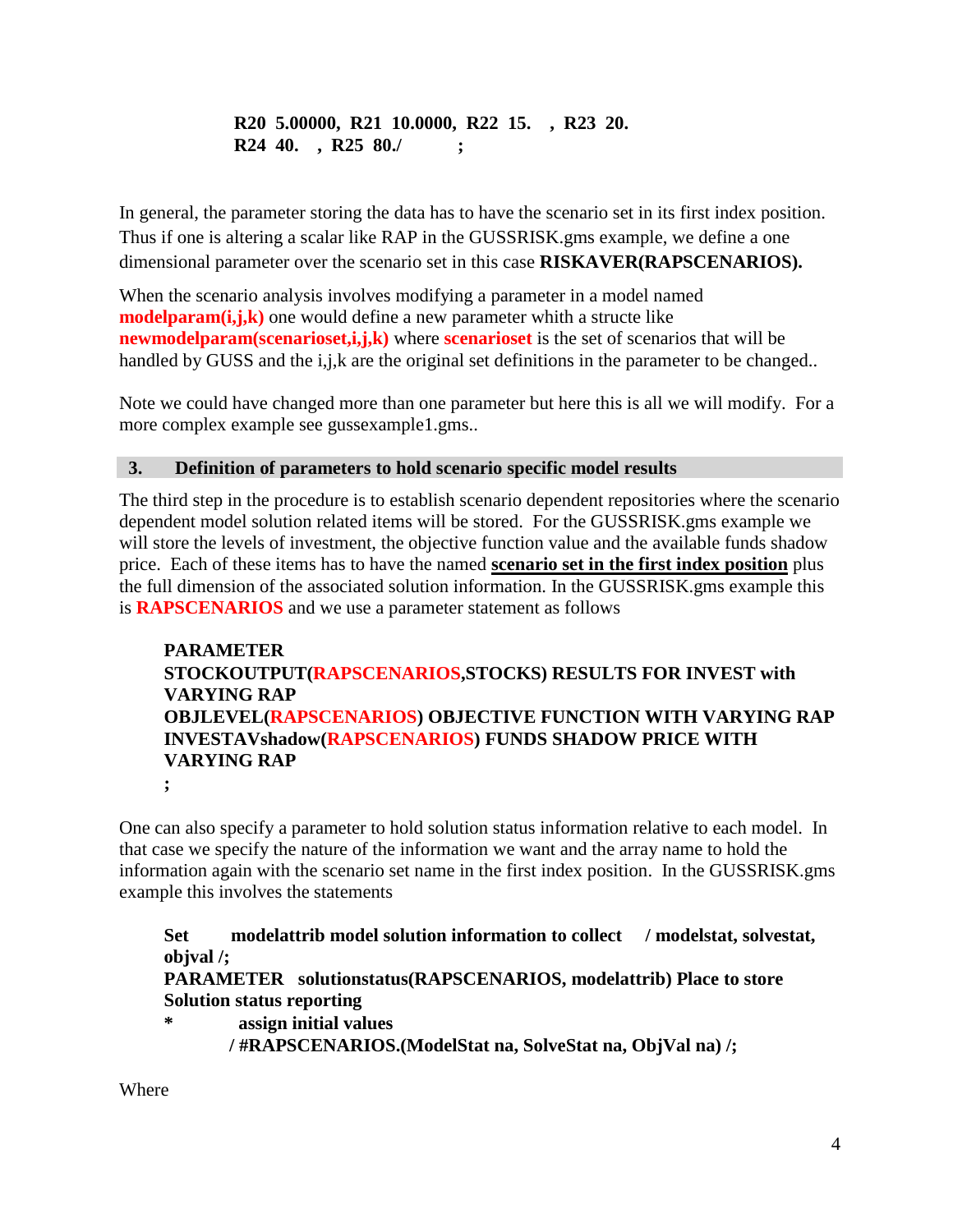- the first line defines a set that contains the names of the model attributes to store using in this case the attributes for
	- model solution status (modelstat with an explanation of the possible numerical values given here)
	- solver solution status (solvestat with an explanation of the possible numerical values given here)
	- $\bullet$  the optimal value of the objective function (objval)
	- Note more items can be stored and are domusd, iterusd, objest, nodusd, numnopt, numinfes, robj, and suminfes as mostly defined in the list of model attributes here
- the second line defines the parameter in which the values are to be stored
- The fourth line initializes all values to na and if the solves fail then those values will remain.

#### **4. Definition of a set that tells GUSS what to do**

The fourth step in the procedure is to establish a set statement in the form of a three dimensional tuple that tells GUSS what you wish to do plus possibly defining a parameter holding GUSS option settings.

The tuple contains

- the name of the set defining the scenarios
- the names of model parameters to be changed and the name of the parameters where the scenario dependent data are stored
- the names of model solution parameters to be saved along with identification of the type of the solution information to save and the name of a the place where to save it.
- the names of a parameter with options to pass to GUSS along with the name of the place to store solution attributes

For the GUSSRISK.gms example the statement is as follows.

**set GUSSdict / RAPSCENARIOS.scenario . '' rap .param .RISKAVER INVEST .level .STOCKOUTPUT OBJ .level .OBJLEVEL INVESTAV .marginal .INVESTAVshadow /;**

Here the named set is GUSSDICT and

- the first line identifies the name of the set defining the scenarios (**RAPSCENARIOS)**and associates it with the word **SCENARIO** and a third entry of **' '**
- the second line identifies the name of the data element in the model (**rap**) to be changed in running the scenarios and associates it with the word **param** and an entry telling where the alternative values are held (**RISKAVER)**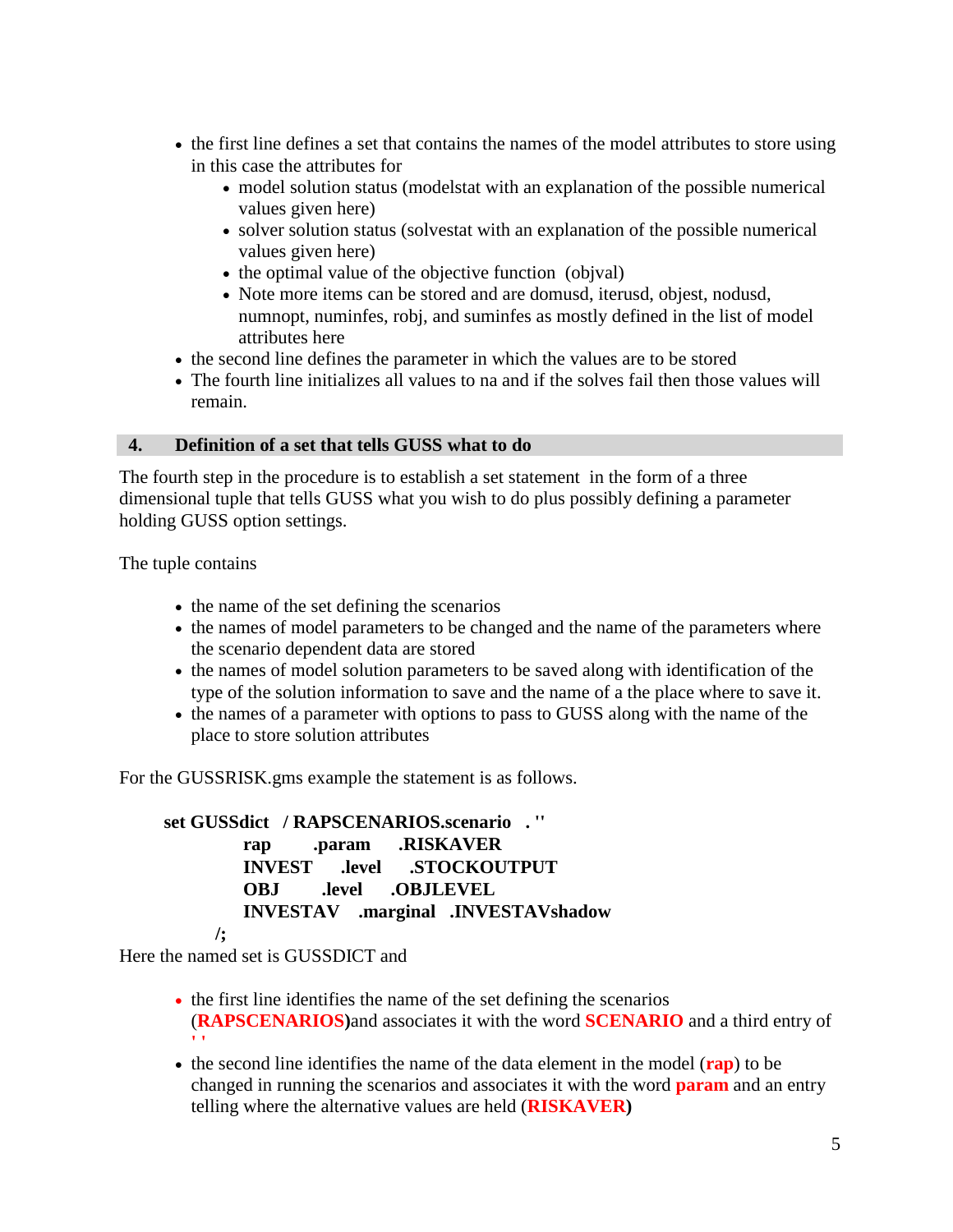- the third line identifies the name of a solution output to store (**INVEST**), its nature (a **level** or **INVEST.L** in this case) and the place to store it (**STOCKOUTPUT**)
- the fourth line identifies the name of a solution output to store (OBJ), its nature (a **level** or **OBJ.L** in this case) and the place to store it (**OBJLEVEL**)
- the fifth line identifies the name of a solution output to store (**INVESTAV**), its nature (a **marginal** or **INVESTAV.M** in this case) and the place to store it (**INVESTAVshadow**)

Note the key words that can be used in the second tuple position are

| param           | Indicating this is an item that provides scenario data for a model<br>parameter that will be altered                            |  |  |  |  |  |
|-----------------|---------------------------------------------------------------------------------------------------------------------------------|--|--|--|--|--|
| lower           | Indicating this is an item that provides alternative lower bounds for<br>model variables or equation RHS's that will be changed |  |  |  |  |  |
| upper           | Indicating this is an item that provides alternative upper bounds for<br>model variables or equation RHS's that will be changed |  |  |  |  |  |
| fixed           | Indicating this is an item that provides alternative fixed bounds for model<br>variables or RHS's that will be changed          |  |  |  |  |  |
| level           | Indicating this is an item that will be used to store solution levels for<br>model variables or equations                       |  |  |  |  |  |
| <b>Marginal</b> | Indicating this is an item that will be used to store solution marginals for<br>model variables or equations                    |  |  |  |  |  |
| opt             | Indicating the parameter holding GUSS options to use and where to store<br>model solution attributes                            |  |  |  |  |  |

One may also modify multiple input parameters as in the tuple specified in gussexample1.gms where parameters a and b take on multiple values.

| set dict / scenariostorun.scenario ." |  |  |                                  |  |
|---------------------------------------|--|--|----------------------------------|--|
|                                       |  |  | gussoptions .opt .solutionstatus |  |
| a                                     |  |  | .param .newsupply                |  |
| h                                     |  |  | .param .newdemand                |  |
| $\mathbf{x}$                          |  |  | level resultantx.                |  |
|                                       |  |  |                                  |  |

If one uses the opt command one also needs to specify a parameter that holds options for GUSS using syntax like

### **parameter gussoptions options to use in running GUSS / UpdateType 1, Optfile 1 /**

The available options are discussed in the solver manual in the GUSS section with the most important ones involving option files to use controlling the option files to use for the first and subsequent solves, the amount of output in the LOG file, the way the data update is performed and the type of solution point to restart from.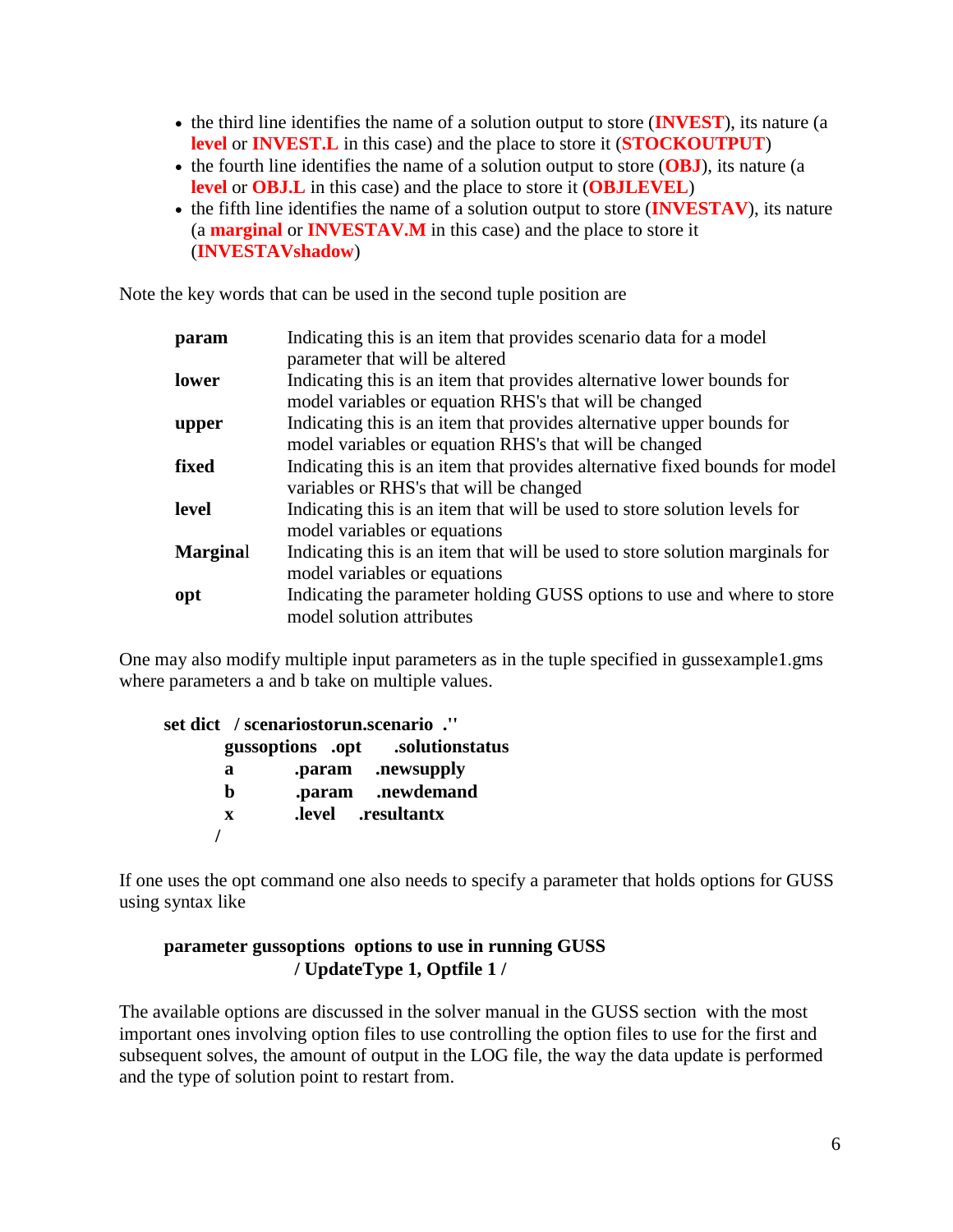#### **5. Modification of the solve statement to identify that scenarios will be run**

The fifth step involves altering the solve statement so it both knows that GUSS is to be used plus an identification of the name of the tuple that passes instructions on what GUSS needs to do.

The format of this in the GUSSRISK.gms example is

### **SOLVE EVPORTFOL USING NLP MAXIMIZING OBJ SCENARIO GUSSDICT ;**

where the solve statement is of the conventional form with the addition of the key word **SCENARIO** and name of the tuple from step 4 that tells GUSS what to do. In this case the name of that tuple is **GUSSDICT.**

In the gussexample1.gms case the solve statement is

#### **Solve transport using lp minimizing z scenario dict;**

where again we have the addition of the key word **SCENARIO** and **DICT** is the name of the tuple that tells GUSS what to do**.**

#### **6. Development of code to report the scenario results**

The sixth step involves implementing post solution instructions to report the scenario dependent family of solutions to the user. This is done either directly through a display or through calculation of tables and inclusion in output through display, put files or passing to other programs as discussed elsewhere in this guide.

In the example in gussexample1.gms we simply display the array

#### **option resultantx:0:1:2; display resultantx,solutionstatus;**

In GUSSRISK.gms we run through a report writing loop placing the scenario dependent solution information into the model variable levels and shadow prices and then build a report table

# **PARAMETER OUTPUT(\*,rapscenarios); LOOP (RAPSCENARIOS,RAP=RISKAVER(RAPSCENARIOS);**

- **\* LOAD IN SOLUTION INFORMATION INVEST.L(STOCKS)=STOCKOUTPUT(RAPSCENARIOS,STOCKS); OBJ.L=OBJLEVEL(RAPSCENARIOS); INVESTAV.m=INVESTAVshadow(RAPSCENARIOS);**
- **\* COMPUTE SOME ITEMS INVESTAV.L=SUM(STOCKS,INVEST.L(STOCKS)); VAR = SUM(STOCK, SUM(STOCKS,**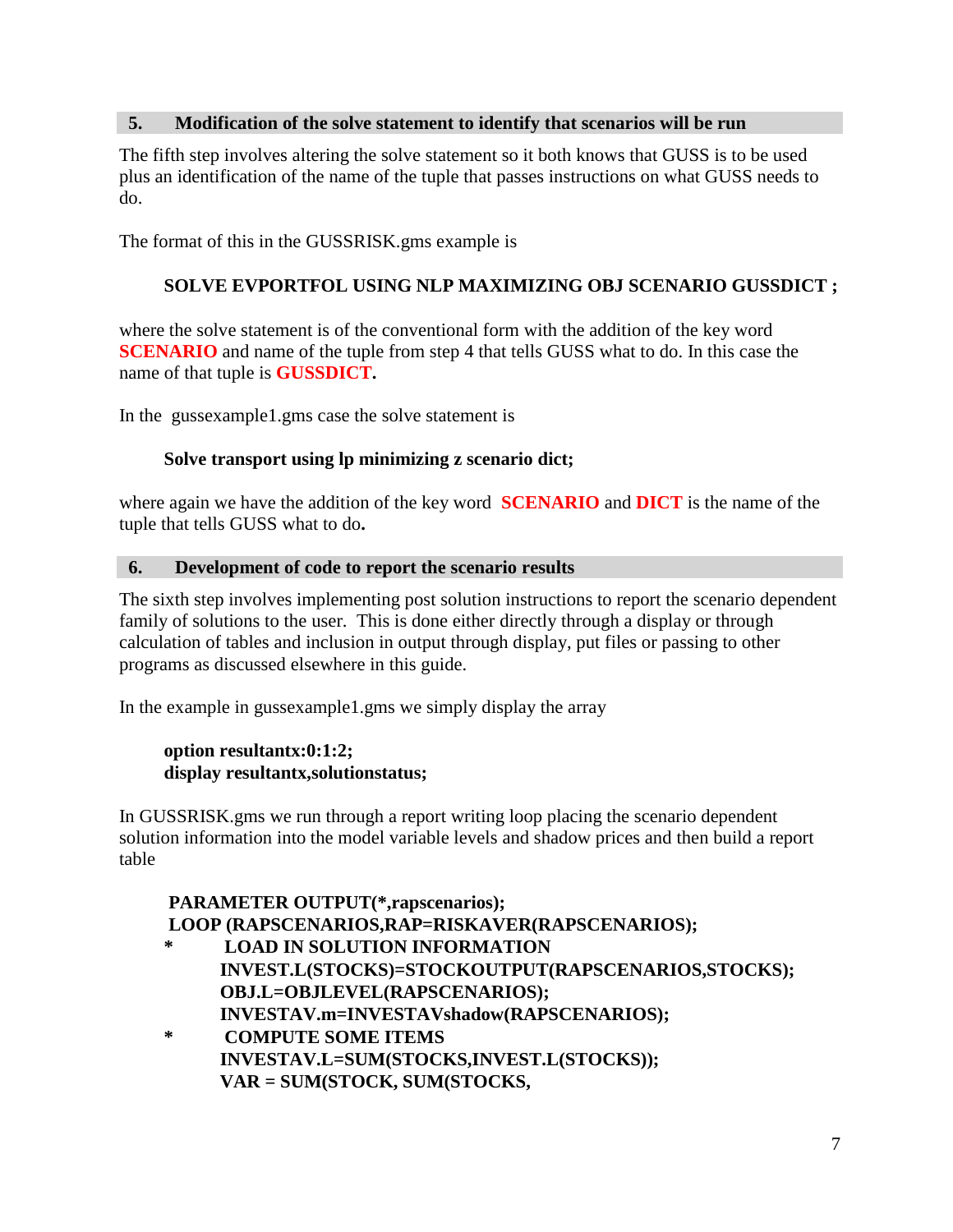### **INVEST.L(STOCK)\*COVAR(STOCK,STOCKS)\*INVEST.L(STOCKS)))**

 **OUTPUT("RAP",rapscenarios)=RAP; OUTPUT(STOCKS,rapscenarios)=INVEST.L(STOCKS); OUTPUT("OBJ",rapscenarios)=OBJ.L; OUTPUT("MEAN",rapscenarios) =SUM(STOCKS, MEAN(STOCKS) \* INVEST.L(STOCKS)); OUTPUT("VAR",rapscenarios) = VAR; OUTPUT("STD",rapscenarios)=SQRT(VAR); OUTPUT("SHADPRICE",rapscenarios)=INVESTAV.M; OUTPUT("IDLE",rapscenarios)=FUNDS-INVESTAV.L ); DISPLAY OUTPUT,solutionstatus;**

Here we loop over the scenarios run (**RAPSCENARIOS)**and during that loop we load the GUSS saved investment levels into the original model investment variables using the statement

### **INVEST.L(STOCKS)=STOCKOUTPUT(RAPSCENARIOS,STOCKS);**

along with the saved scenario dependent values of the objective function and the funds shadow prices.

### **OBJ.L=OBJLEVEL(RAPSCENARIOS); INVESTAV.m = INVESTAVshadow(RAPSCENARIOS);**

Finally in the loop a number of calculations are done placing results into a parameter named OUTPUT and after the loop the result is displayed as is the array holding the solution and model termination status.

Much more complex setups could be run.

#### **Notes**

**;**

- GUSS is not a solver and is not activated using normal solver choice methods such as option LP=GUSS or any such variants. Rather one uses a modification to the solve statement as discussed above.
- GUSS will cause the problems to be solved with the solver that is currently active in the GAMS instance. This may be specified using multiple ways as discussed here employing for example OPTION NLP=CONOPT or LP=CPLEX or the like as well as through choice in the IDE or on the computer.
- GUSS has a number of additional options as discussed in <http://www.gams.com/modlib/adddocs/gusspaper.pdf> and in the GUSS section of the solver manual.

# <span id="page-7-0"></span>**Courses offered**

I will be teaching